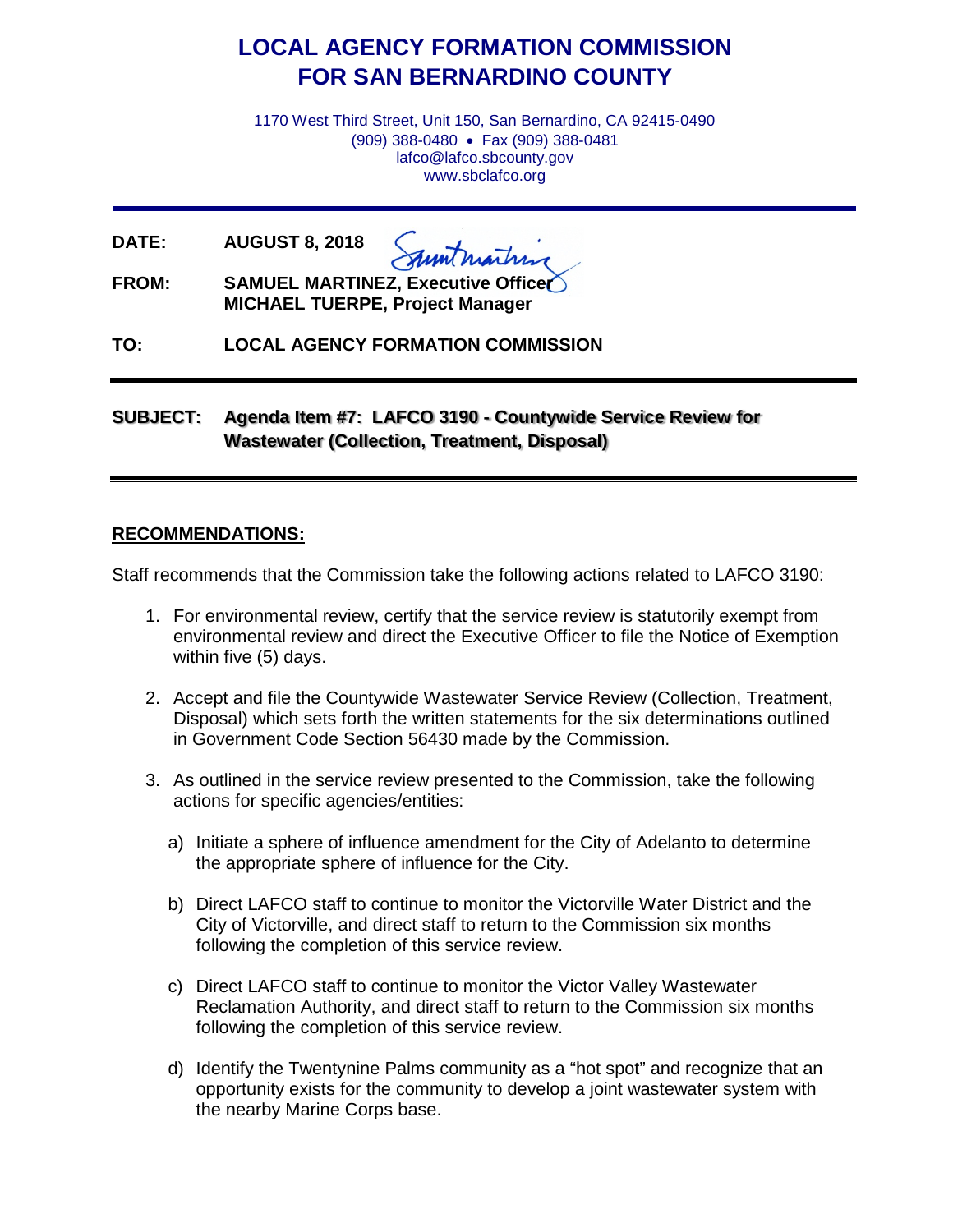- e) For the Inland Empire Utilities Agency ("IEUA"):
	- (1) Determine the following for IEUA service outside its boundary, as shown in Figure 3-3 to the service review in yellow color:
		- i. Parcels connected on or before January 1, 2001 are exempt from LAFCO review pursuant to Gov. Code §56133(e)(4).
		- ii. Parcels connected after January 1, 2001, including the currently developed parcels as listed by the City of Fontana per maps included in Attachment #1 to the staff report for LAFCO 3190 dated August 8, 2018, as a result of the 1995 settlement agreement between IEUA and the City of Fontana which outlines an agreement for services to be rendered by IEUA.
		- iii. Connecting the remaining unserved area will come under the provisions of Gov. Code §56133.5, which can be considered by the Commission through a blanket authorization for the entire area.
	- (2) Reflect the following functions and services for IEUA in the LAFCO Policy and Procedure Manual, Section VI (Special Districts), Chapter 3 (Listing of Special Districts within San Bernardino County LAFCO Purview – Authorized Functions and Services), as these are the functions and services that IEUA has historically and actively provides:

| Water                            | Wholesale, replenishment                                                                                                       |
|----------------------------------|--------------------------------------------------------------------------------------------------------------------------------|
| Sewer                            | Collection, regional treatment, reclamation, disposal,<br>recycled water, composting, non-reclaimable<br>wastewater collection |
| <b>Energy</b>                    | Energy recovery and production                                                                                                 |
| <b>Total Basin</b><br>Management | Planning for Chino hydrological basin                                                                                          |

- f) For the City of San Bernardino:
	- (1) Determine that the parcels identified in Section III of the service review were provided service on or before January 1, 2001 and are exempt from LAFCO review pursuant to Gov. Code §56133(e)(4).
	- (2) Request the City of San Bernardino submit an Out-of-Agency Service Application to LAFCO to encompass all of the parcels that were provided wastewater service after January 1, 2001, to date, as identified in Section III of this report.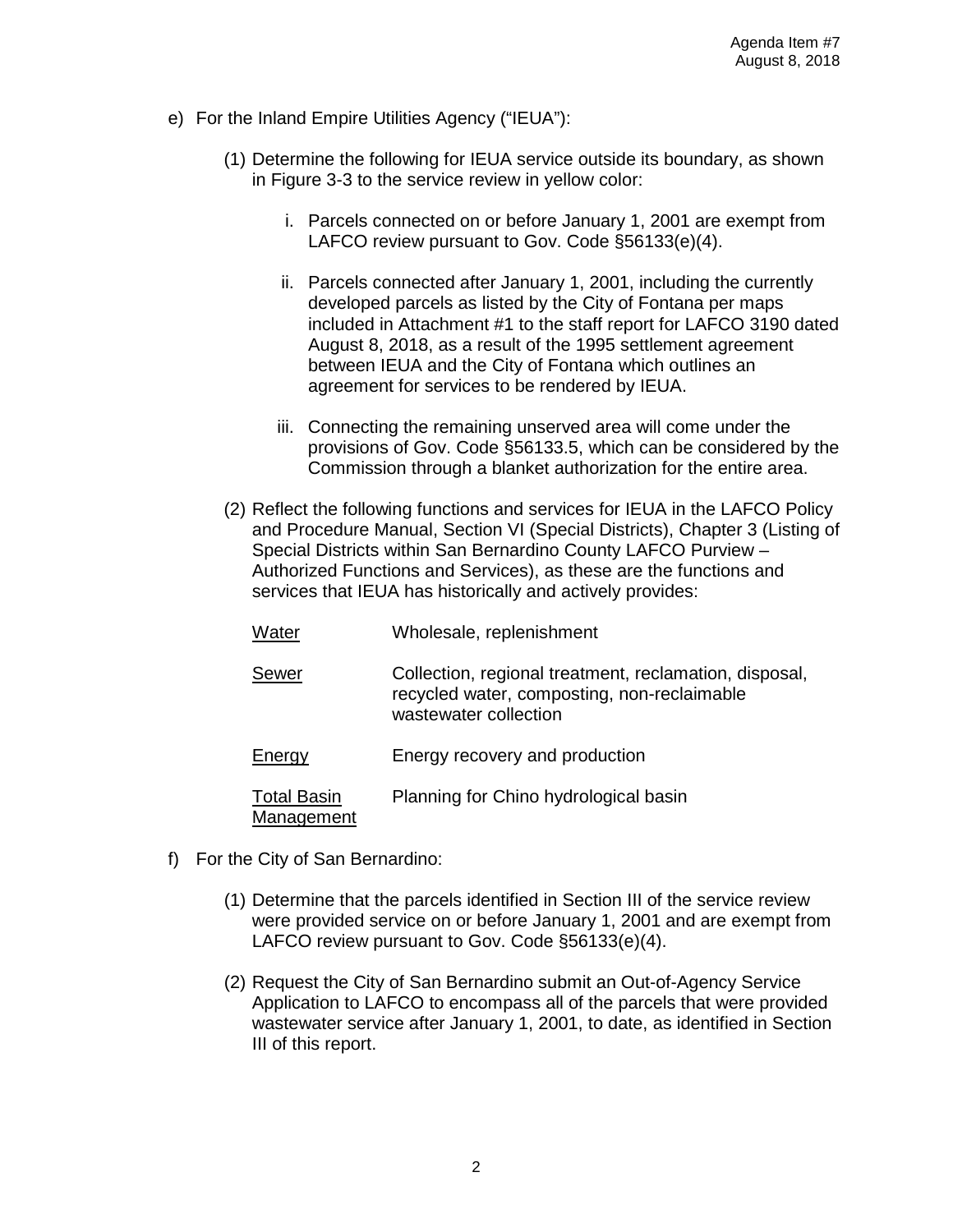- g) For the City of Upland, determine that its 1982 agreement with the City of Claremont and Los Angeles County Sanitation District is exempt from LAFCO review as it is:
	- (1) Service between two public agencies where the public service provided is an alternative to, or substitute for, public services already being provided by an existing public service provider (the City of Upland) and where the service provided is consistent with the level of service of the existing service provider (the City of Upland). (Gov. Code §56133(e)(1)
	- (2) An extended service that was provided on or before January 1, 2001. (Gov. Code §56133(e)(4)
- h) For the City of Rialto:
	- (1) Determine that the three parcels identified in Section III of the service review provided service by the City of Rialto are exempt from LAFCO review as they are an extended service that was provided on or before January 1, 2001 pursuant to Gov. Code §56133(e)(4).
	- (2) Determine that the 1991 Rialto/Fontana Extraterritorial Wastewater Service Agreement is exempt from LAFCO review as it is:
		- i. Service between two public agencies where the public service provided is an alternative to, or substitute for, public services already being provided by an existing public service provider (the City of Rialto) and where the service provided is consistent with the level of service of the existing service provider (the City of Rialto). (Gov. Code §56133(e)(1).
		- ii. An extended service that was provided on or before January 1, 2001. (Gov. Code §56133(e)(4).
	- (3) Request the City of Rialto submit an Out-of-Agency Service application to LAFCO to encompass all of the City's other extraterritorial service agreements that have not been authorized by LAFCO to date.
- 4. Adopt LAFCO Resolution No. 3270 reflecting the Commission's determinations and directions as required by Government Code Section 56430 and Commission policy.

### **BACKGROUND:**

This item was continued from the July 18, 2018 hearing, and staff provided notice of this item as a part of the August 15, 2018 hearing.

San Bernardino LAFCO conducted its initial round of service reviews on a community-bycommunity basis, consistent with its sphere of influence policies, addressing the full range of public services within those defined communities. In April 2016, in an effort to more efficiently conduct the mandatory service reviews as well as addressing changes to the statutes affecting them, the Commission modified the scope of the second round service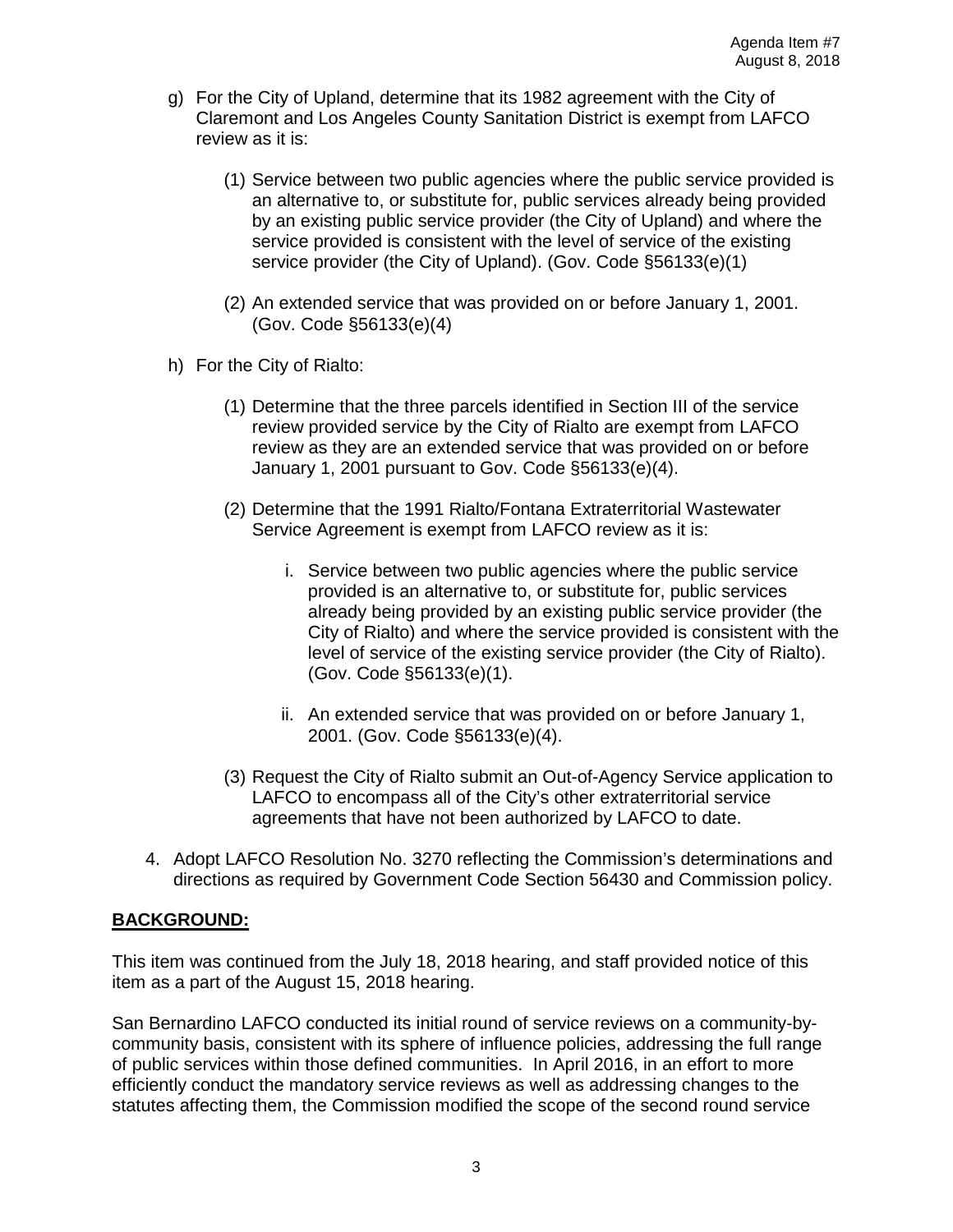reviews to address individual services on a countywide basis. The Countywide Service Review for Wastewater is organized by San Bernardino County's four regions (Valley, Mountain, North Desert and South Desert). Each region and its wastewater systems are reviewed and considered in the service review as a distinct geographic area.

Each agency and stakeholder were provided a copy of the draft service review for review and comment, and a meeting with LAFCO staff and affected agency representatives was held in each of the four regions to review the draft staff report and receive input. LAFCO staff provided responses to comments received on the draft staff report (Appendix A to the service review).

The Executive Summary identifies: what was learned from this process, staff recommendations for Commission action, and opportunities for future consideration (no recommended Commission action). The Introduction (Section I) provides the purpose of the report, report objective, methodology, and report organization.

Each of the four regions is presented separately and includes an overview of the region, a listing of wastewater agencies within the region under review, and an identification of agency/area hot spots. A detailed analysis of each hot spot follows, along with staff recommendations to address the identified service concerns.

Appendices B through E contain service review updates of cities and districts, by region, including an update of staff's recommendations and identified challenges from the prior service review (with additional review where warranted). A detailed listing of community water systems, wholesale entities, and joint powers authorities is included as Appendix F.

Due to the size and scope, LAFCO published the service review on June 20, 2018 in advance of the staff report to allow for additional time for review.

## **COMMENTS RECEIVED SINCE THE JUNE 20, 2018 RELEASE**

Since the June 20, 2018 publication of the service review, four agencies have provided comments. The comments with LAFCO staff's response are included as Attachment #1 to this staff report and will be included in the finalized service review document. Below is a summary of the comments and LAFCO staff's responses.

### **City of Ontario**

The City provided comments to its portion of the service review. LAFCO staff's response to the City agrees with the City's suggested corrections, and the final service review document will include a revised Table 3-2 (Section III), updated service area maps for the City and Cucamonga Valley Water District (which have overlapping jurisdictions), and nonsubstantive corrections to its profile sheet and narrative.

### County Department of Public Health

The County Department of Public Health requests that an excerpt from the County's LAMP regarding replacement of cesspools be included in the service review. LAFCO staff's response complies with the request. The excerpt will be added under the "County of San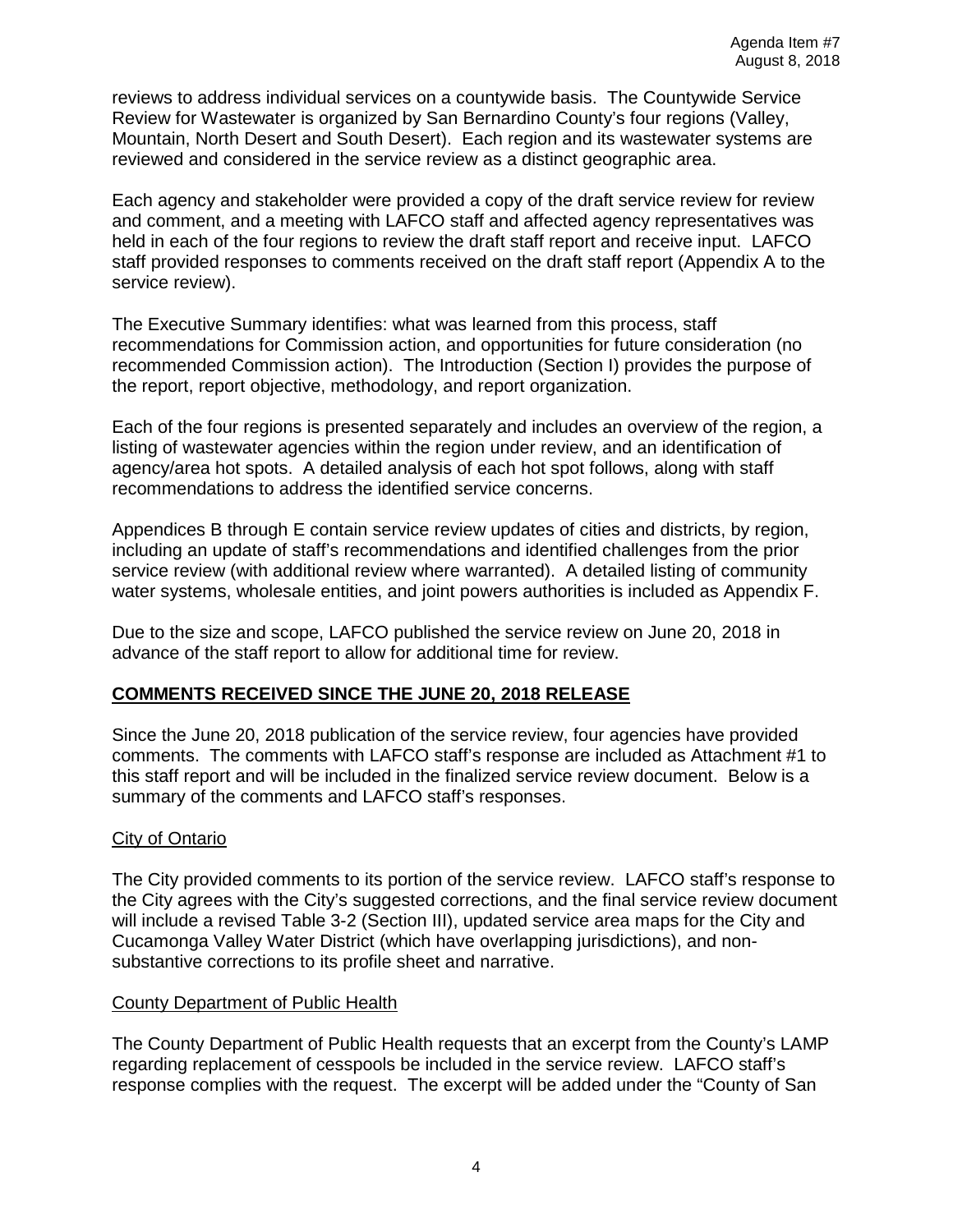Bernardino LAMP" header of Section IV (Valley), Section VI (Mountain), Section VII (North Desert), and Section X (South Desert).

## Inland Empire Utilities Agency

The draft service review has two recommendations for Commission actions related to the Inland Empire Utilities Agency ("IEUA"). The first recommendation from the draft service review relates to the Commission's determination of the functions and services provided by IEUA as a part of the first round of service reviews in 2002. The discourse at that time between IEUA and LAFCO is not documented, and the functions and services identified in the 2002 service review did not accurately reflect IEUA's historical services or its current services.

As a part of this service review, IEUA and LAFCO staffs recommend that the Commission reflect the following functions and services for IEUA in the LAFCO Policy and Procedure Manual, Section VI (Special Districts), Chapter 3 (Listing of Special Districts within San Bernardino County LAFCO Purview – Authorized Functions and Services), as these are the functions and services that IEUA has historically and actively provides:

> Water Wholesale, replenishment Sewer **Collection, regional treatment, reclamation, disposal, recycled** water, composting, non-reclaimable wastewater collection Energy Energy recovery and production Total Basin Planning for Chino hydrological basin Management

The second recommendation in the service review regards service outside of the IEUA boundary and sphere. A good number of the parcels were served before the grandfather year of 2001, some parcels were provided service after 2001, and the remaining area has not yet been connected. IEUA requests clarifying language to the second category – Service Provided After 2001 – in order to include all currently developed parcels. LAFCO staff has reviewed IEUA's proposed language clarification and has revised the service review accordingly.

## Santa Ana Regional Board

The Santa Ana Regional Water Quality Control Board has adopted discharge prohibitions for the Mill Creek Area. The draft service review includes this information in the Valley Region discussion, but the Regional Board identified in its comments that this information should be included in the Mountain Region as well. LAFCO staff will update the final service review in kind.

## **INFORMATION RECEIVED SINCE THE JUNE 20, 2018 RELEASE**

Since the June 20, 2018 publication of the service review, the Victor Valley Wastewater Authority ("VVWRA") has provided additional information. The service review identifies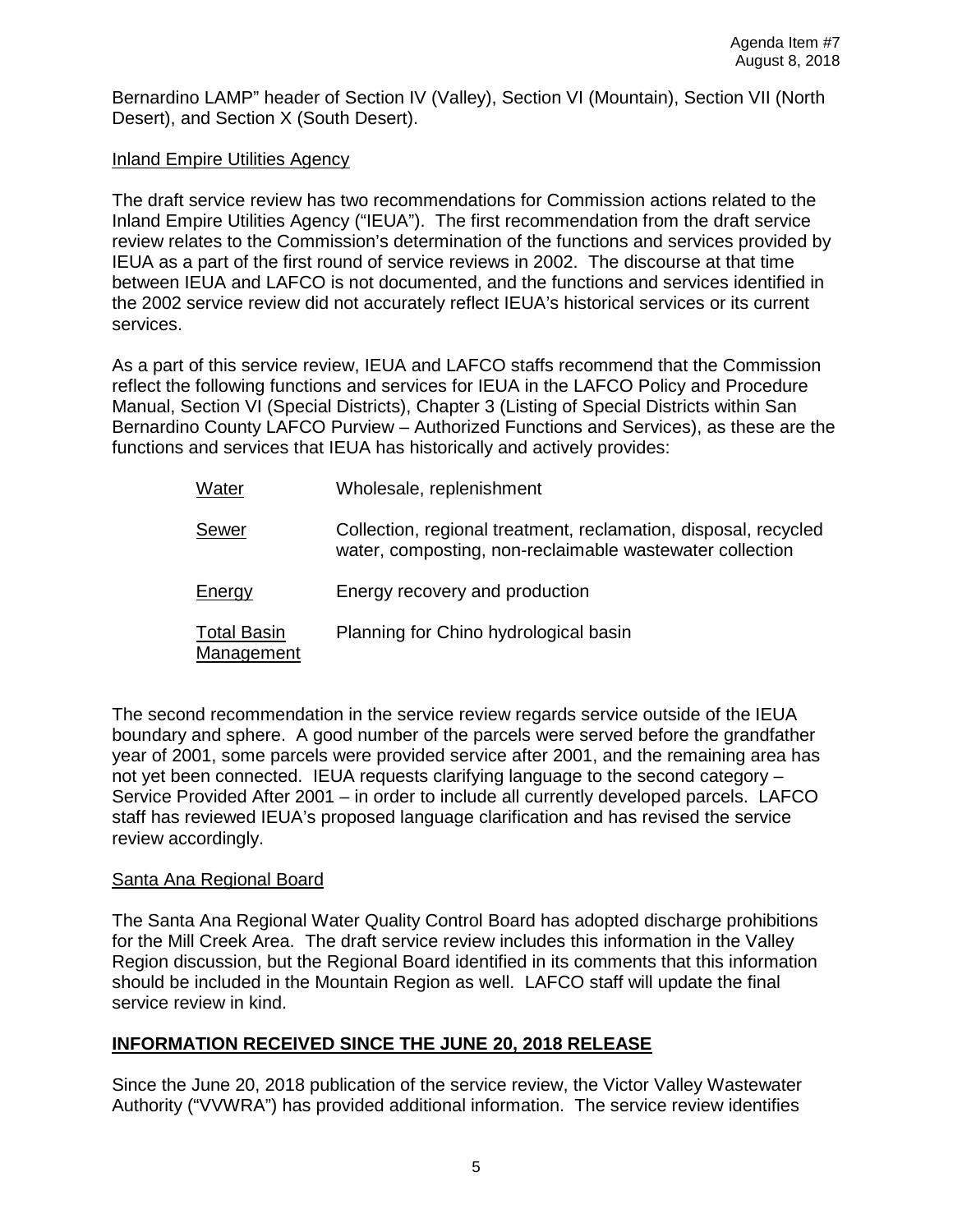VVWRA as a hot spot and substantiates the identification on three factors. One factor is shown below:

Pending determination by the Federal Emergency Management Agency ("FEMA") to disallow \$32 million in grant awards as recommended in a draft report issued by the Department of Homeland Security's Office of the Inspector General ("OIG").

*The OIG found that VVWRA did not comply with federal regulations in the bidding and procurement of three contracts totaling \$31.7 million. FEMA awarded the funds to VVWRA after its pipeline ruptured due to severe flooding, mud, and debris flows in December and January 2010, sending 42 million gallons of wastewater into the Mojave River.*

In July 2018 VVWRA provided a copy of a Final Inspection Report prepared by the California Office of Emergency Services, dated June 28, 2018 (copy included as Attachment 2). That report includes the following recommendation:

"Cal OES has reviewed VVWRA's response to the OIG audit and back-up documentation and concurs with its explanation, claims, evidence, and documentation and finds that the OIG audit misstates law, does not accurately portray the events at issue and failed to acknowledge critical facts that invalidate the OIG's position. Therefore, Cal OES recommends FEMA refute the OIG's position that VVWRA did not properly manage \$33 million in FEMA grant funds."

According to VVWRA management, the next step is for FEMA review.

After reviewing the Cal OES recommendation, LAFCO staff is not recommending a change in hot spot identification in the service review for VVWRA, since this is a recommendation from a state agency for FEMA review. Nonetheless, while circumstances have not changed, the recommendation from Cal OES on this matter may carry significant weight.

## **ENVIRONMENTAL CONSIDERATION:**

The Commission's Environmental Consultant, Tom Dodson of Tom Dodson and Associates, has indicated his recommendation that LAFCO 3190 is statutorily exempt from California Environmental Quality Act (CEQA). This recommendation is based on the finding that the service review is not judged to pose any adverse changes to the physical environment; therefore, the service review is exempt from the requirements of CEQA, as outlined in the State CEQA Guidelines, Section 15061 (b)(3). A copy of Mr. Dodson's analysis is included as Attachment #3 to this report.

### **ADDITIONAL DETERMINATIONS:**

- 1. A stakeholder group was convened within each region (Valley on June 4, 2018; Mountain on May 31, 2018; North Desert on June 5, 2018; and South Desert on May 31, 2018) to review the draft service review.
- 2. As required by State Law, notice of the hearing was provided through publication in newspapers of general circulation within the area, the *Big Bear Grizzly, Daily Press, Hi-Desert Star, Inland Valley Daily Bulletin, Mountain News, and San Bernardino Sun*. Individual notice was not provided as allowed under Government Code Section